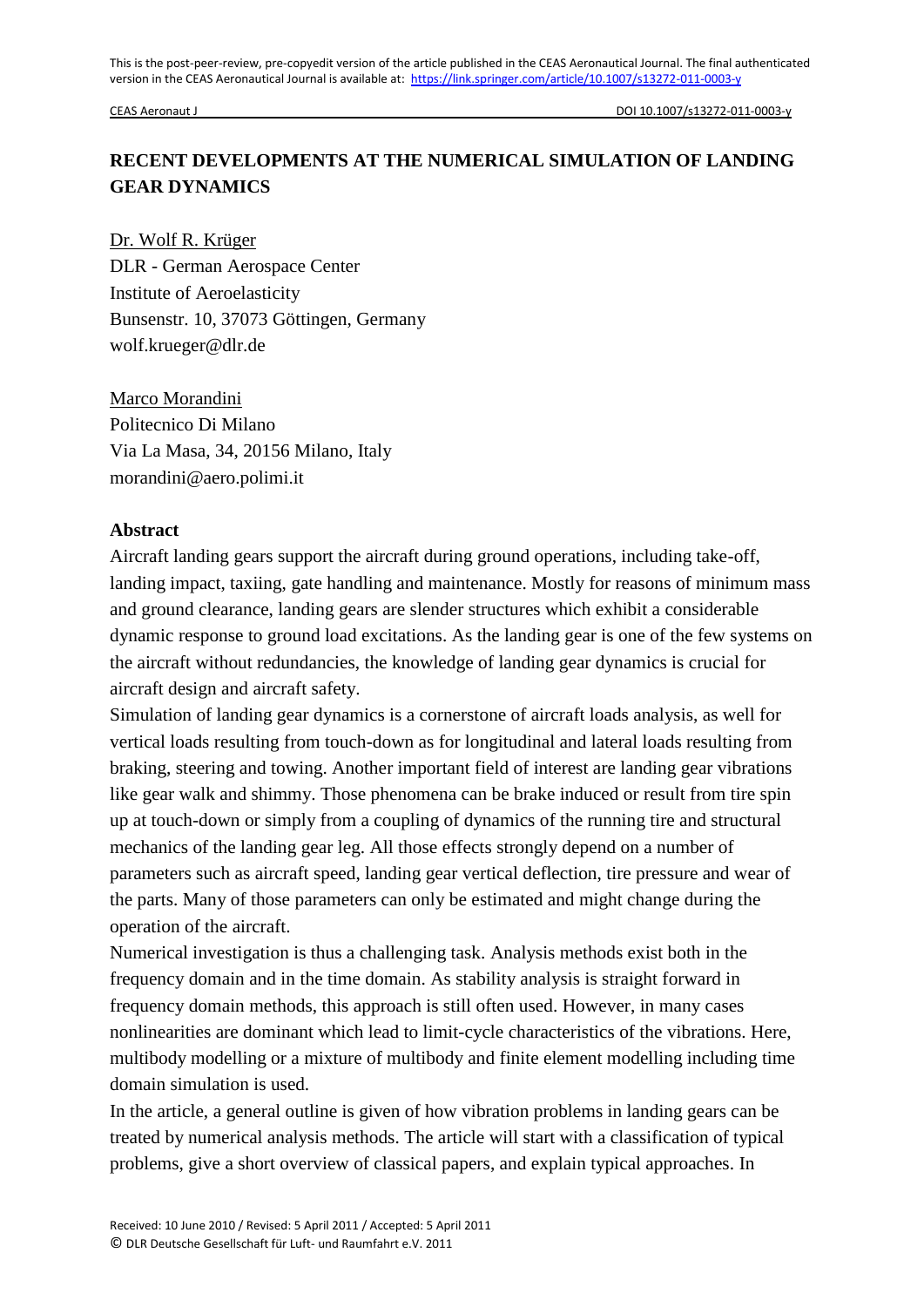addition, alternative approaches for stability analysis and for the detection of limit-cycle oscillations as well as state-of-the-art modelling approaches will be presented.

## **1 INTRODUCTION**

### **1.1 Motivation and Background**

The aircraft landing gear is one of the basic systems that have significant effects on aircraft performance. The tasks of the landing gear are complex and lead to a number of - sometimes contradictory - requirements. At landing, the landing gear absorbs the vertical energy of the aircraft via the shock absorber and the horizontal kinetic energy by means of brakes. At taxiing, the landing gear has to carry the aircraft over taxiways and runways of varying quality, a requirement that is mirrored in its British name, "undercarriage". The dynamics of the landing gear depend on the design of the gear structure and the attachment to the aircraft (e.g. strut design, attachment stiffness) as well as on the dynamics of the components which form a part of the system, i.e. the shock absorber, shimmy damper and, of course, the tire. Furthermore, most main landing gears on conventional aircraft are equipped with a brake (nose landing gears usually are not), and anti-skid systems are state-ofthe-art since the 1950ies. Two important phenomena of landing gear oscillations can be seen in Figure 1. One important phenomenon is the so-called "Shimmy", a summarising term for self-induced landing gear oscillations where lateral bending and torsion around the vertical axis of the landing gear leg couple. Shimmy can occur under all taxiing conditions, as well as at take-off and landing. The reasons for such unstable oscillations are found in the elasticity of the frame and tires (in combination with nonlinear effects such as friction and free-play in the bearings of the king pin) which lead to limit cycle oscillations and uncomfortable vibrations causing mechanical wear and the danger of landing gear failures. Another phenomenon is the so-called "Gear Walk", a fore/aft motion of the elastic gear structure induced either by the landing impact or from an application of the brake. In many cases, shimmy and gear walk can couple, i.e. a shimmy-type vibration can be induced by applying the brake. Thus, the dynamic properties of the gear structure and the brake have to be seen as a coupled, feed-back system.

## **1.2 Available Literature**

There are a number of books and articles of landing gear design which must be mentioned here. The books of Conway [\[1\],](#page-13-0) Currey [\[2\],](#page-13-1) Pazmany [\[3\],](#page-13-2) and Roskam [\[4\]](#page-13-3) are standard textbooks which cover the whole conventional landing gear design process from questions of landing gear location, suspension layout and the selection of tires. Books on global aircraft design like the standard by Raymer [\[5\]](#page-13-4) usually dedicate a few pages on global landing gear parameters like placement and overall mass, without going into detail on landing gear design and dynamics. A number of publications concerning landing gear by members of the "SAE Committee A-5 for Aerospace Landing Gear Systems" have been selected by Tanner and published in [\[6\]](#page-13-5) and [\[7\].](#page-13-6) Further collections of articles have been published by the AGARD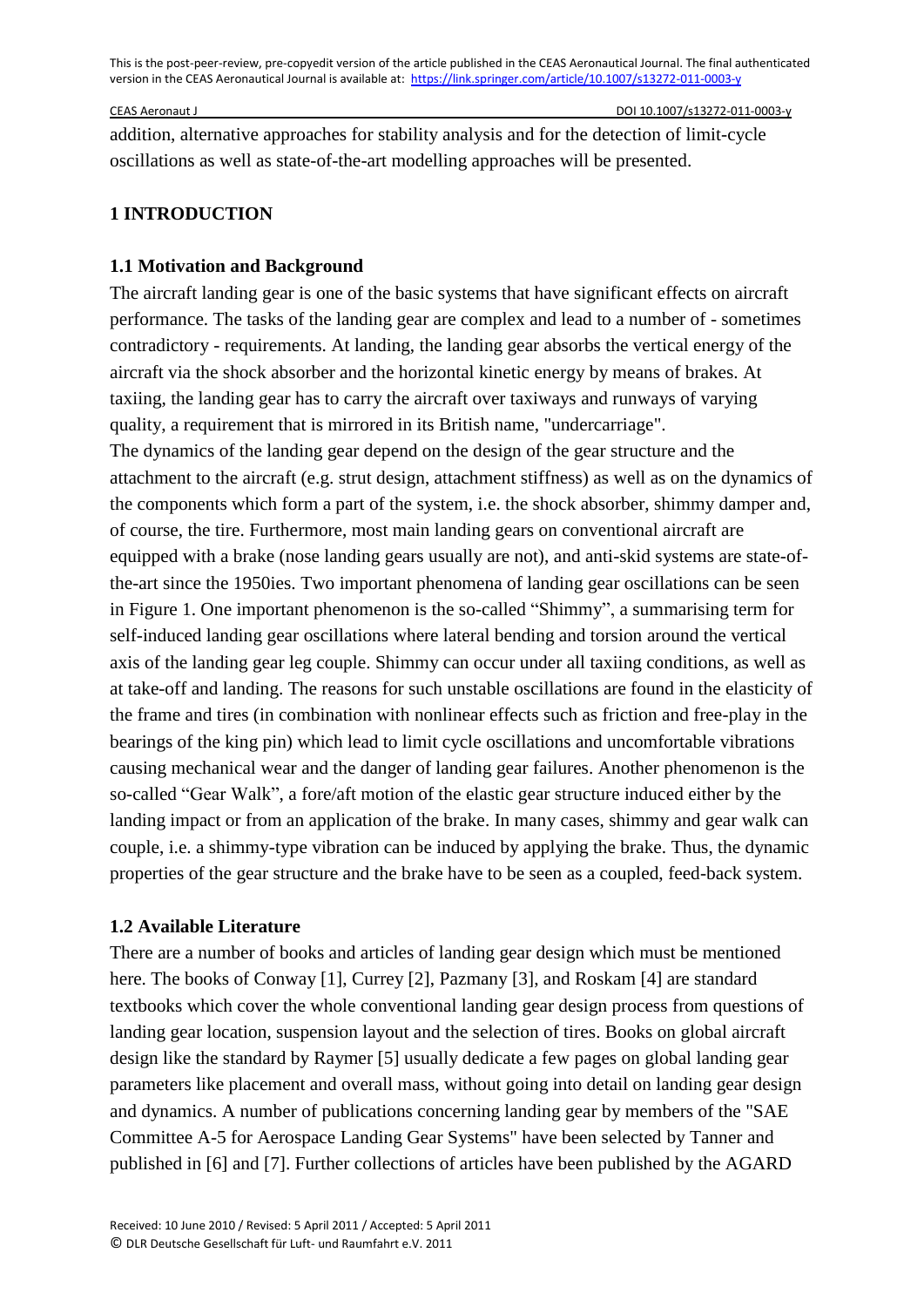(Advisory Group for Aerospace Research and Development) in their conference proceedings CP-484 [\[8\],](#page-13-7) "Landing Gear Design Loads". No more recent overviews on landing gear design are known to the authors.

Only a few specific publications exist with respect to the simulation of aircraft ground dynamics. An overview of computer simulation of aircraft and landing gear is published in another AGARD volume [\[9\],](#page-13-8) which has its main emphasis on the simulation of shimmy. Two publications of the IAVSD (International Association for Vehicle System Dynamics), Hitch in 1981 [\[10\]](#page-13-9) and Krüger et al. in 1997 [\[11\]](#page-13-10) are state-of-the-art overviews of aircraft ground simulation, the latter article also discussing different modelling approaches and tools. Pritchard [\[12\],](#page-13-11) 1999, is another - and, to the authors' knowledge the most recent - overview of landing gear dynamics.

A number of recent publications concern selected aspects of landing gear dynamics. Works on shimmy prediction and brake modelling include the publication of Denti and Fanteria [\[13\]](#page-13-12) who discuss the effect of different tire models and brake on the longitudinal dynamics of aircraft landing gear. Khapane examines landing gear - brake interaction in [\[14\].](#page-14-0) Besselink thoroughly investigates the influence of various parameters on shimmy prediction. His thesis also includes a comprehensive list of references concerning the topic [\[15\].](#page-14-1) Vibration reduction of landing gear by active shock absorbers, including dynamic modelling of the landing gear, has been investigated by several authors, among others, Krüger [\[16\]](#page-14-2) and Sateesh [\[17\].](#page-14-3) Recent publications on nonlinear dynamics of landing gear, including stability and bifurcation analysis, and related to the approach presented in Section 2.4 below, come from the group of Krauskopf, see e.g. [\[18\].](#page-14-4)

## **2 NUMERICAL ANALYSIS OF LANDING GEAR VIBRATIONS**

## **2.1 Analysis Approaches**

Classical Methods for shimmy analysis are linearization and linear system analysis and time simulation. In addition, amplitude-dependent linearization can be used to include the influence of dominant nonlinearities while maintaining efficiency of linear analysis. The three approaches will be shown using a landing gear model reduced to the basic relations important in basic shimmy analysis, Figure 2, taken from [\[19\].](#page-14-5) The nonlinear mathematical shimmy model used has been derived from a similar model in [\[20\]](#page-14-6) and consists of the torsional dynamics of the landing gear, the forces and moments, and of approximations to describe elastic lateral qualities of the tire.

The two degrees of freedom describing the coupled motion of shimmy are the swivel of the wheel around the landing gear leg (yaw angle  $\Psi$ ), and the slip angle of the tire  $\alpha$ . Relevant forces include spring and damping moments  $M_1$  and  $M_2$  acting on the yaw, the tire side force  $F_y$ , as well as the tire, gyroscopic and tread width moments  $M_z$ ,  $M_4$  and  $M_5$ . Parameters for the analysis are the vertical force  $F_z$ , the taxiing velocity V, the castor length e, and the half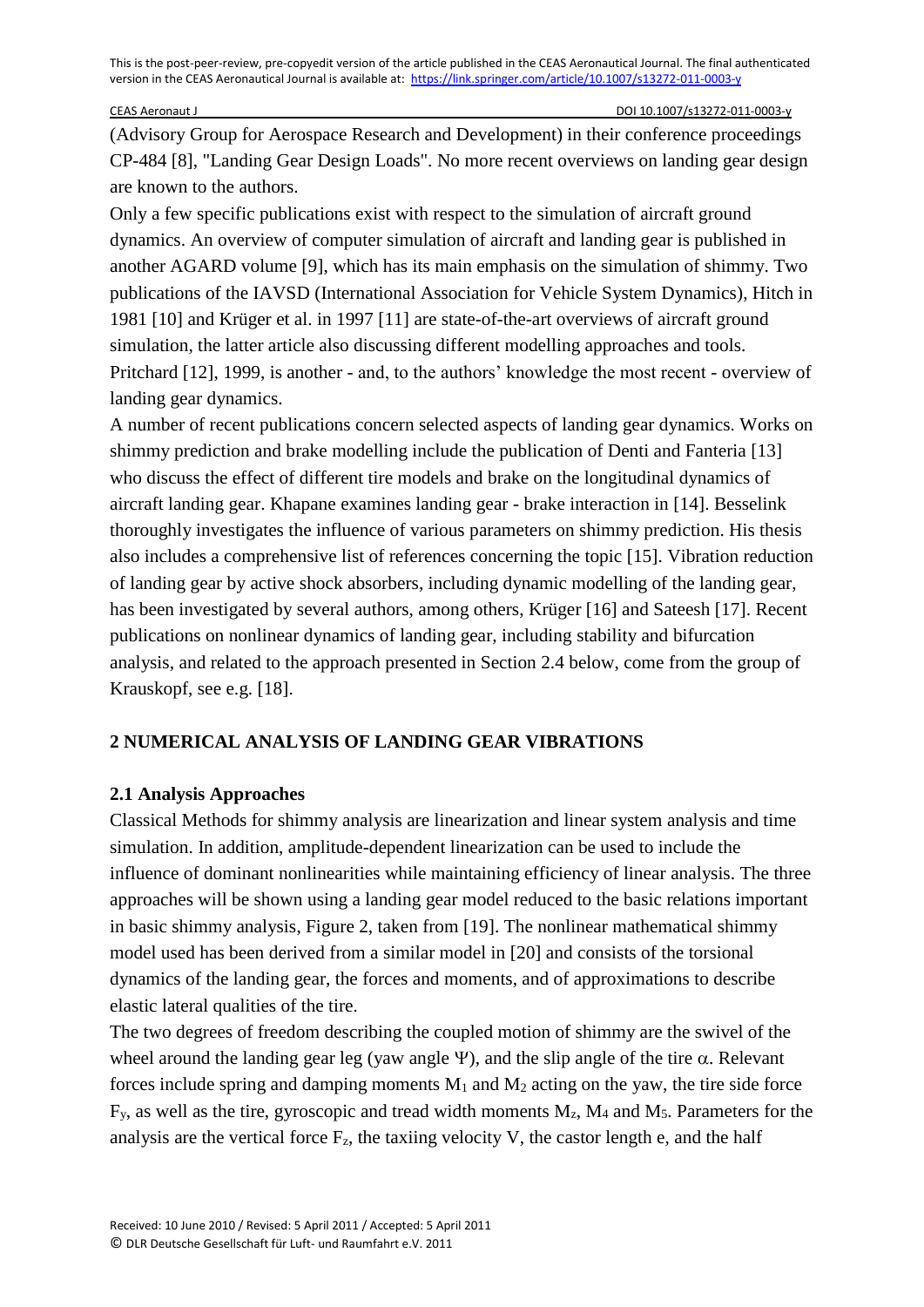CEAS Aeronaut J DOI 10.1007/s13272-011-0003-y

contact length of the tire a. The complete set of parameters for the analyses shown in this section is given in [\[21\].](#page-14-7)

### **2.2 Analysis of the Linearized System**

For small amplitudes, the nonlinear dynamic system is Taylor linearized numerically. In parameter variation loops, one or two model parameters are changed systematically, and eigenvalues can be calculated. Figure 3, left, depicts the real part of the eigenvalues over speed for a variation of the castor length e. For the given configuration, an increase of the castor length increases the stability region, i.e. the region with a negative real part of the eigenvalues. By checking the eigenvalues for critical stability, a linear stability chart can be drawn, Figure 3, right. In this analysis, the torsional damping of the swivel motion is shown over the speed, again the castor length being varied. In the figure, the stability boundaries giving the minimum amount of damping to obtain a stable behaviour for a given castor length are plotted. Linear approaches are usually fast, making a large number of calculations in a given time possible. Parameter fields can be covered quickly. The drawback is that nonlinearities cannot be taken into account directly. Furthermore, oscillations limited in amplitude, the so-called limit cycle oscillations, cannot be predicted. In the analysis of landing gear stability, linear approaches are widely used. However, nonlinearities like freeplay or friction play a crucial role, so additional methods have to be applied at least for a reduced number of analyses for selected cases.

## **2.3 Analysis of the System by Time Simulation**

Another common method for analysis of landing gears is time simulation. This approach is able to capture arbitrary nonlinearities, provided a suitable model is available. All solutions, stable, unstable and limit cycles can be obtained, depending on the conditions. However, only single points in the parameter space can be examined. The example at Figure 4 shows two similar systems, differing in rotational damping only. For a given speed, in the system with greater damping (left), the lateral deflection of the wheel is quickly reduced. For less damping (right), the lateral motion of the wheel increases until it reaches a limit amplitude. For the given case, the limit is determined by nonlinear tire characteristics.

## **2.4 Quasi-Linear Analysis**

The goal of this approach is to establish a numerical procedure for finding limit cycles, which is generally applicable to all dynamic systems (of ordinary, homogeneous differential equations) having several distinct nonlinearities of one variable, still using frequency domain methods. In landing gears, the predominant factors for limit cycle motions are nonlinear tire behaviour, free-play and large angles of yaw rotation.

For large amplitudes a quasi-linear system is generated by determining the unknown amplitudes via eigenvectors, then eigenvalues are calculated and a stability checking is performed. All these items are to be handled in an iterative loop because they are coupled, due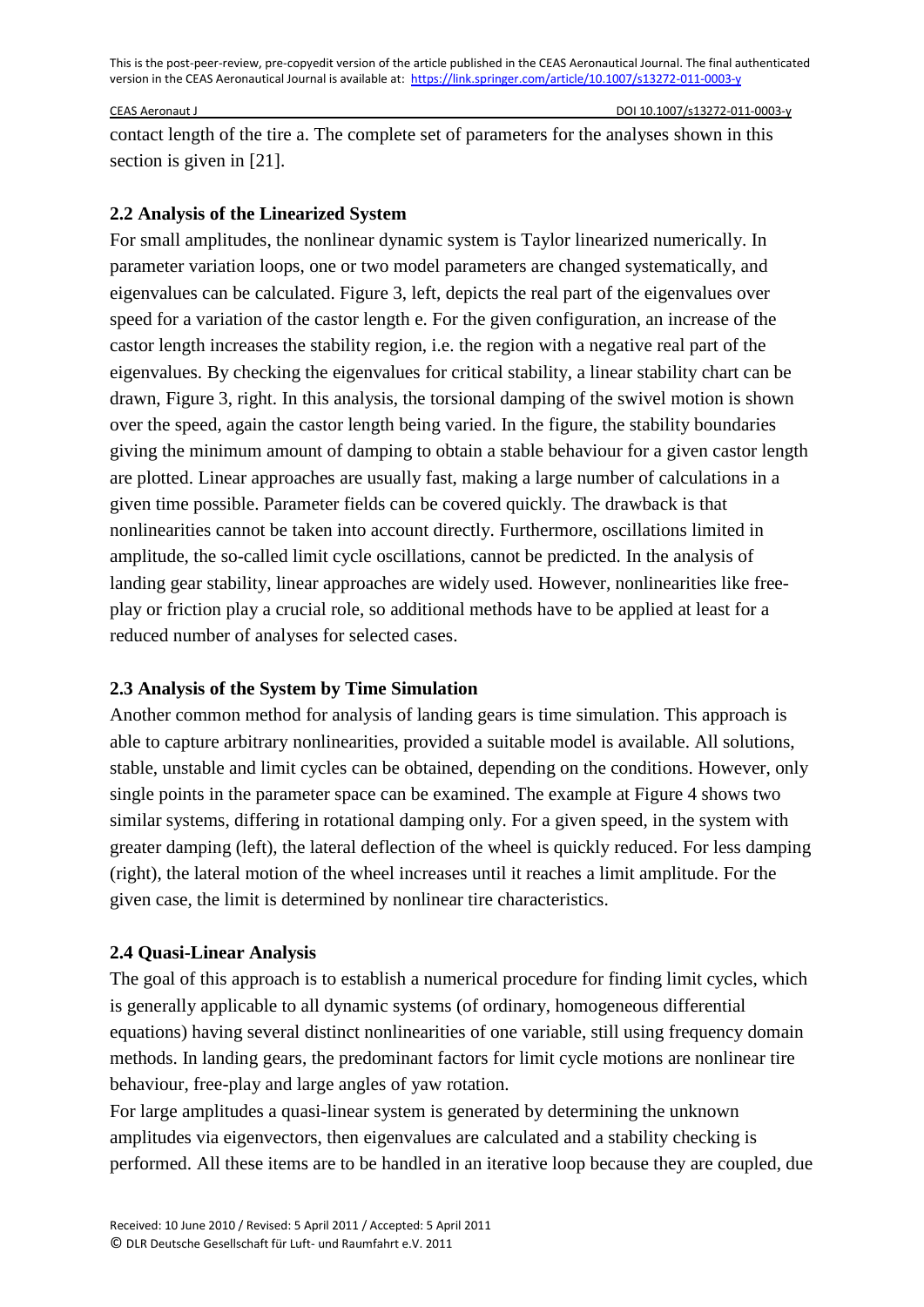### CEAS Aeronaut J DOI 10.1007/s13272-011-0003-y

to the amplitude dependency of the describing functions. To linearize the system, weak nonlinearities are linearized according to Taylor series, and for all other discrete nonlinearities a quasi-linear approximation using describing functions, e.g. employing harmonic balancing approaches, is applied.

The approach is complicated by the fact that in the case of several nonlinearities with different input signals, the describing functions of these nonlinearities depend on different, unknown amplitudes of the input oscillations. The amplitudes have to be matched (the so-called "amplitude synchronization"); thus a nonlinear system of equations for the unknown amplitudes results. Using the fact that in a linear system the ratios of all amplitudes A and eigenvectors EV are constant for each eigenvalue, these equations can be set up. Provided that proper initial estimates and step sizes for the unknown amplitudes A are selected, the system of nonlinear EV/A-equations can be solved iteratively with a nonlinear solver software, see Figure 5, left.

By parameter variation of the selected basic amplitude (e.g. of the slip angle oscillation) and an interesting model parameter (e.g. velocity V), eigenvalues can be calculated and displayed in a 3-d graph, Figure 5, right. By checking the eigenvalues for critical stability and by parameter variation with respect to a model parameter, conditions for amplitudes (of slip angle oscillation) are found, where limit cycles can occur. The results are best shown in a bifurcation diagram. It displays the regions in amplitude versus a model parameter, where stable and unstable behaviour occurs, separated by stable or unstable limit cycles, Figure 6, left. In addition, the frequencies of the limit cycle eigenvalue are recorded, Figure 6, right. A more detailed description of the method can be found in [\[21\].](#page-14-7)

## **3 TOOLS AND MODELLING**

### **3.1 Multibody Simulation**

Multibody simulation (MBS) has shown to be a valuable software tool for virtual system design. In aeronautics, it is the state-of-the-art approach especially in the area of landing gear design, ground manoeuvres (take-off, landing, taxiing, ground handling) and the layout of high-lift systems [\[22\]](#page-14-8) as well as in helicopter and tilt rotor analysis [\[23\].](#page-14-9) Comprehensive simulation allows analysis and evaluation of performance, structural loading and dynamic behaviour of the system, as well as optimization of the design. It is becoming more and more important to perform these computations in complex, realistic scenarios. For that reason, modern multibody codes include a variety of interfaces to other tools from other engineering disciplines, for example to CAD, structural dynamics, control design tools and aerodynamic tools. Using these interfaces, the simulation environment can be included in a larger design loop [\[24\].](#page-14-10)

Usually, forces between bodies can be represented by library elements or user-defined routines. Of prime interest for landing gear simulation is the integration of structural elasticity and of aerodynamics and flight mechanics. For the simulation of flexible bodies, the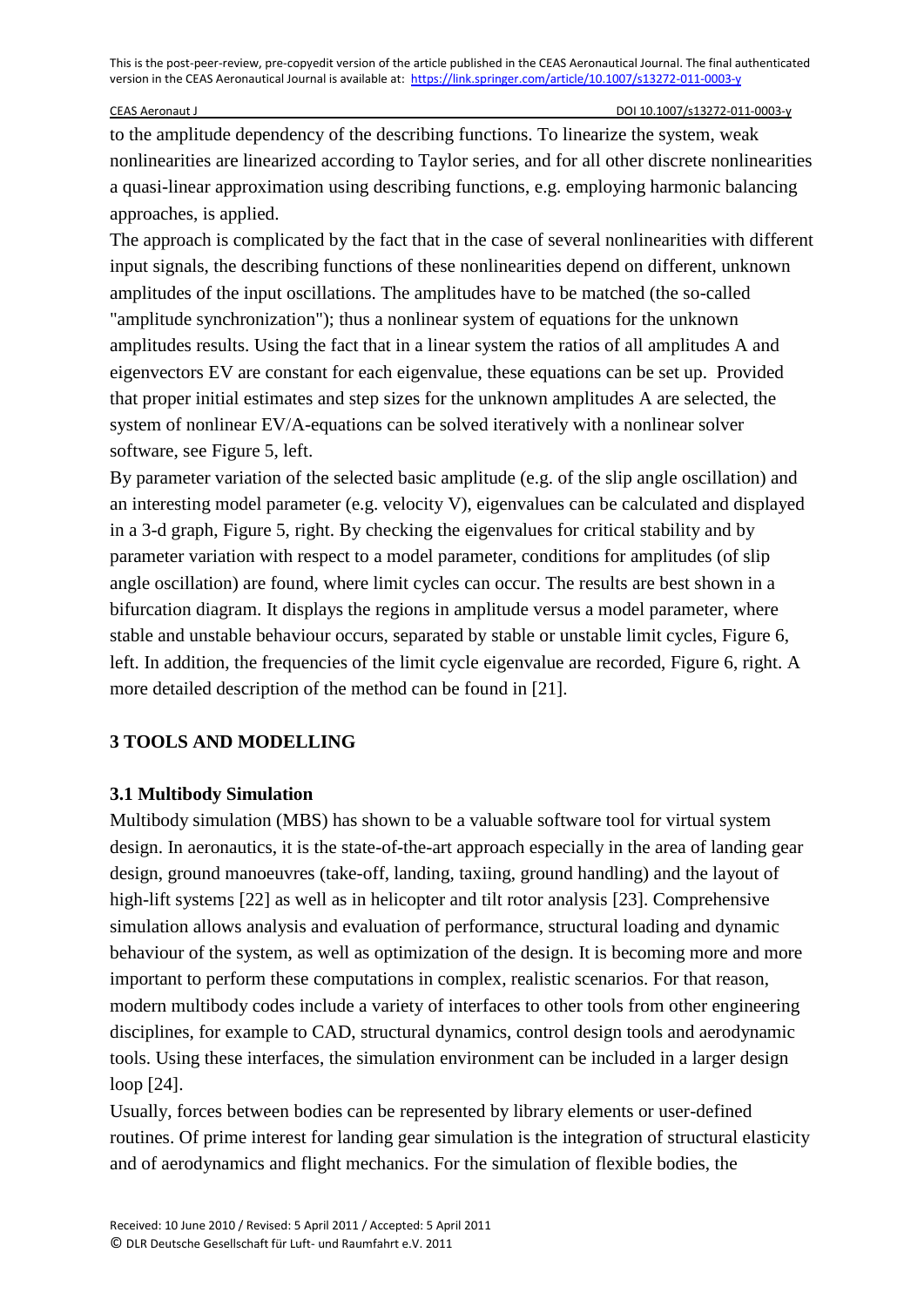CEAS Aeronaut J DOI 10.1007/s13272-011-0003-y

representation in modal form is state-of-the-art, leading to a combination of large rigid body motion and linear elastic deformations [\[25\].](#page-14-11) The development of reliable aerodynamic models ranges from strip-theory and lifting-line-type models to interfaces with high end CFD tools, with applications for civil and military aircraft [\[26\],](#page-14-12) [\[27\].](#page-14-13) A major advantage of using multibody dynamics for loads calculations is the straightforward introduction of flight mechanics into the aeroelastic simulation. The full advantage of using a complex multibody tool for that purpose becomes most evident for systems with large rotations like combined aircraft/landing gear analysis, including optimization, helicopters or tilt rotors, and for aircraft with large elastic deflections [\[28\].](#page-14-14)

The multibody codes used in the application examples given below are SIMPACK and MBdyn. SIMPACK is a former DLR development now developed and distributed by SIMPACK AG [\[29\].](#page-14-15) SIMPACK is a commercial product which is used in the development of cars, trucks and railways, and is the standard multibody tool for aeroelastic applications at the DLR Institute of Aeroelasticity [\[26\],](#page-14-12) [\[30\].](#page-14-16) MBDyn is a general-purpose multibody dynamics analysis software, freely available as it is released under GNU license. The software has been developed at the Dipartimento di Ingegneria Aerospaziale of the University "Politecnico di Milano", Italy [\[31\].](#page-14-17) Other MBS tools frequently used in landing gear design and analysis are MSC.ADAMS [\[32\]](#page-15-0) and LMS Virtual.Lab Motion [\[33\].](#page-15-1)

### **3.2 Representation of Landing Gear Elasticity**

The first step in building a multibody model is to account for the exact kinematics of the landing gear. This is easily accomplished using a rigid body, with the right mass properties, for each of the landing gear structural elements, and connecting them with ideal joints. A shock absorber model is then added to the system. A simple model like this is already able to correctly reproduce the vertical response of the landing gear. As soon as the interest shifts from vertical reaction forces to longitudinal and lateral forces, the model has to account for landing gear flexibility. As an example, a model without landing gear flexibility would not be able to predict any kind of spring back load.

The flexibility of the landing gear can be reproduced by replacing the rigid bodies with beams or with modal elements, and introducing deformable joints in place of the ideal ones. Please note that, as the landing gear compresses, the position of the contact points between main fitting and shock strut changes, thus continuously changing the resulting stiffness and, consequently, the natural frequency and mode shapes of the landing gear during compression. An example for the effect is given in Figure 7, left, [\[34\].](#page-15-2) Here, a set-up of two elastic beams, representative for a landing gear leg, has been analysed. Figure 7, right, shows the stiffness at the tip of the model being loaded with a constant force F. L is the length of the sliding member, x is the stroke, EJ the beam bending stiffness. The resulting stiffness is a function of model length  $x+L$  and is calculated as the ratio of tip force F to tip displacement  $v$ , normalized by  $EJ/L<sup>3</sup>$ . The result is given for an analytical solution and for 3 approximations discussed in [\[34\].](#page-15-2) This effect might be very difficult to be correctly reproduced in MBS using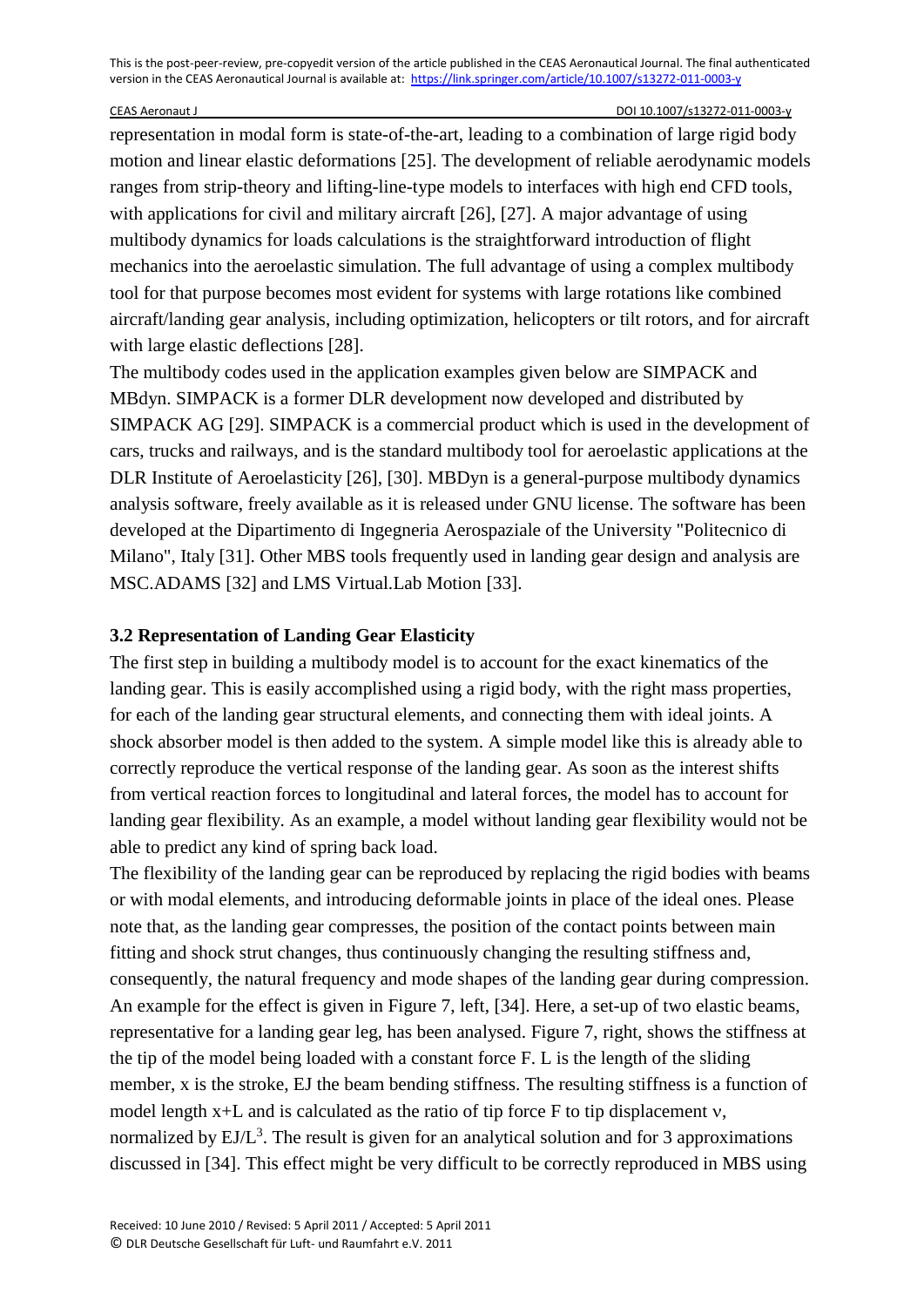CEAS Aeronaut J DOI 10.1007/s13272-011-0003-y

a modal approach for the elastic landing gear components. The references [\[34\],](#page-15-2) [\[35\]](#page-15-3) and [\[36\]](#page-15-4) show alternative modelling approaches to deal with this question. Fortunately, many cases of interest for horizontal and lateral landing gear dynamics can be analyzed assuming constant deflection and thus a constant, representative landing gear stiffness.

Fuselage dynamics can be accounted for using a modal approach as well, where the fuselage modes of vibration, extracted from a FEM model, are inserted in a floating frame of reference which accounts for average finite rotations of the body. This kind of model can be augmented with so called "static modes", allowing the recovery of relative displacements occurring due to local stationary elasticity, for example at the gear/fuselage attachment points. Of course, this last approach is feasible only if a sufficiently detailed FEM model of the fuselage part where significant deformations are expected is available. An alternative approach is to add local attachment stiffness to the joints connecting the fuselage to the landing gear. Accounting for local elasticity can be necessary in order to reliably predict the onset of instabilities. For example, Figure 8 shows the simulation results of two models during a braking manoeuvre with the intervention of an anti-skid system. The dotted line is the braking torque time history predicted for a landing gear deformable model that does not account for the elasticity of the landing gear/fuselage attachment; the continuous line, showing the occurrence of a so-called "gear-walk" instability, is the result obtained with the same model, but including landing gear/fuselage attachments stiffness.

### **3.3 Shock absorber**

One of the central elements of landing gear design is the shock absorber. For the simulation of the longitudinal lateral dynamics, this element is often neglected, assuming a fixed landing gear stroke. For simulations of the gear dynamics during landing, however, the introduction of the shock absorber is crucial. Furthermore, a number of landing gears are equipped with socalled shimmy dampers, which often use the same damping principle as the one described below.

For transport aircraft, the main task of vertical energy dissipation is almost exclusively taken over by an oleo-pneumatic shock absorber, often just called the "oleo". This device combines gas spring with oil damping. Damping force is provided by oil flow forced through an orifice by vertical strut motion. Often the oil flow is controlled by means of a metering pin. The gas spring is represented by a law of polytropic expansion,

$$
F_f=F_0\left(1-\left(\frac{s}{s_m}\right)\right)^{-n\cdot c}
$$

with spring force  $F_f$ , pre-stress force  $F_0$ , oleo stroke s, oleo gas length  $s_m$ , polytropic coefficient n ( $1 \le n \le \kappa$ ), and a correction factor  $c_k$ , typically between 0.9 and 1.1. The properties of the damper are determined by the laws describing the laws of viscous fluid, e.g. oil, through an orifice,

$$
F_d = \pm |\dot{s}| \cdot d \cdot \dot{s}^2
$$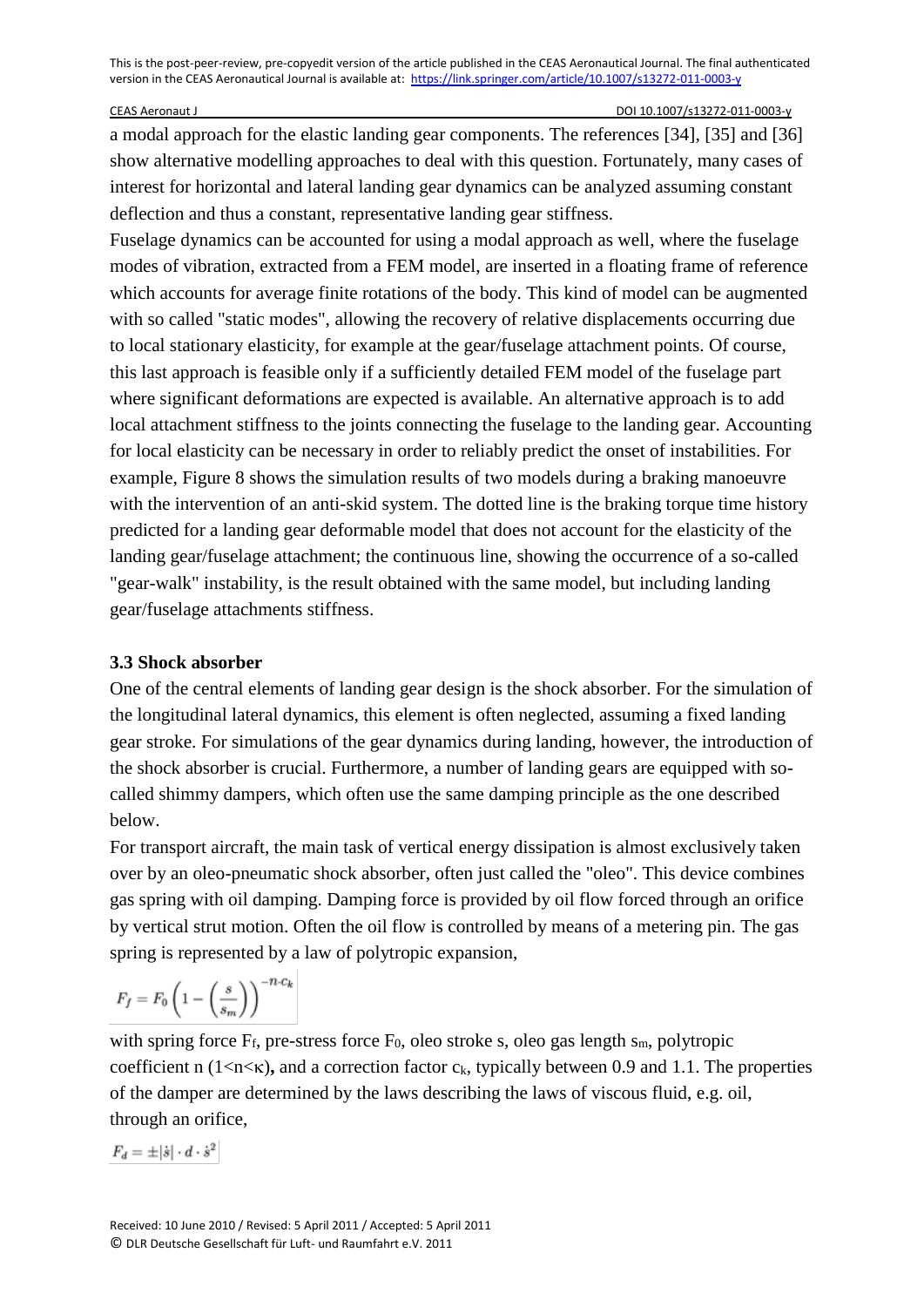Typical force curves are given in Figure 9; the parameters used for the figure are those suggested for the nose landing gear of the PHOENIX lander presented in Section 4.1. Furthermore, friction in the oleo seals can play a significant part, but exact modelling is difficult and often done on the basis of experience and proprietary approximation formulae.

### **3.4 Free Play**

Free-play is typical inside joints connecting moving mechanical parts, e.g. the members of the landing gear legs. The presence of free-play might considerably change the stability margins and be the responsible effect for limit cycle motion. Free-play is modelled as nonlinear springs, see Figure 10, left. Some deflection is possible before a force develops, and if the amplitude remains inside the free-play band, the force will remain zero. For linear approximations, free-play might be treated as a spring with equivalent stiffness, the values can be taken from harmonic balance. Grossmann [\[37\]](#page-15-5) suggests two equations to determine an equivalent linear stiffness  $c_{eq}$  for motion outside the free-play band  $(a_m > a_{fp})$ :

$$
c_{eq} = c \cdot \left(1 - \frac{a_{fp}}{a_m}\right)
$$

 $c_{eq} = c \cdot \left(1 - \left(\frac{a_{fp}}{a_m}\right)^2\right)$ 

with c the linear stiffness outside free-play band,  $a_m$  the amplitude of the motion and  $a_{fp}$  half of the free-play. Obviously the stiffness has become a function of the amplitude of the motion and will increase with this amplitude. Besselink [\[15\]](#page-14-1) suggests that the first equation gives better correspondence with nonlinear simulations than the second, and that the equivalent stiffness might be even lower. Figure 10, right, shows the effect of free-play on lateral, damped landing gear oscillations, obtained from nonlinear time simulation.

### **3.5 Tires**

In the field of aircraft landing performance evaluation, the effects at the tire-ground interface play a very important role. Correct representation of longitudinal tire dynamics are essential for the modelling of wheel spin-up and gear walk, whereas lateral tire dynamics play a dominant role for shimmy analysis. As both phenomena are often coupled, a comprehensive tire model is crucial for the simulation of landing gear dynamics.

Several complex tire models have become standards in automotive applications with interfaces to state-of-the-art multibody codes. Among the most widely used for dynamic simulation are the so-called Pacejka "Magic Formula" (MF-Tyre) [\[38\],](#page-15-6) TNO-SWIFT [\[39\],](#page-15-7) and FTire [\[40\].](#page-15-8) Most models are based on curve fittings and require a large number of parameters, often obtained experimentally, and are mainly aimed at the range of normal loads usual for cars or trucks. The range of aircraft tire normal loads, however, is up to fifteen times wider and starts from zero. It is obvious that the car tire curve fittings are invalid in most of the user range of the aircraft tire [\[41\].](#page-15-9) For that reason, other dedicated tire models, or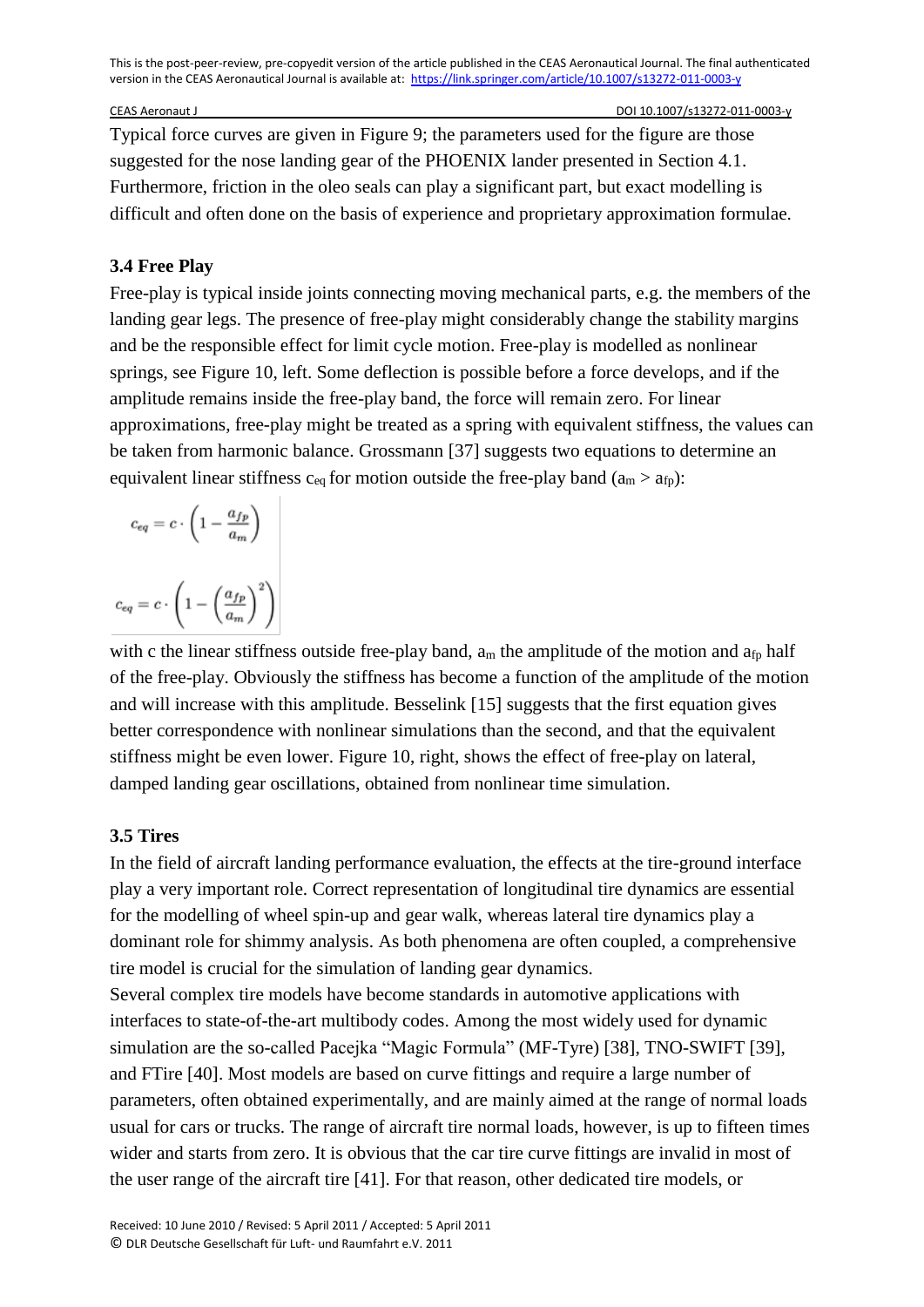### CEAS Aeronaut J DOI 10.1007/s13272-011-0003-y

sometimes reduced versions of complex tire models, are usually used for simulation of aircraft and landing gear dynamics. Those models concentrate on the most important physical effects, and parameters like stiffness, shape, peak and curvature factors are often kept constant. Examples will be given in this section.

For lateral tire dynamics used in shimmy analysis, the correct representation of phase lag for lateral motion is a crucial point. The models developed first for this purpose were based on a single contact point approach. One still popular model is the Moreland tire model, first published in 1954 [\[42\].](#page-15-10) It includes phase lag for lateral motion using a single additional state; for a comparison of tire time constants see Besselink [\[15\].](#page-14-1) In 1941, von Schlippe introduced the concept of a stretched string with a finite contact length to describe the mechanics of the rolling tire. For a detailed discussion of the stretched string models see [\[15\]](#page-14-1) and the work of Pacejka [\[38\].](#page-15-6) In 1960, Smiley and Horne published data collected from numerous experiments on aircraft tires, as well as empirical formulae developed to describe aircraft tire behaviour [\[43\].](#page-15-11)

The shimmy analyses described in Section 4.1 have been performed using a reimplementation of the standard Fiala tyre model [\[44\],](#page-15-12) augmented with a differential equation to account for a time constant in lateral motion.

A good compromise between the model complexity and its ability to reproduce the actual tire behaviours is given be the combination of so-called rigid ring models, such as the one used by Zegelaar [\[45\],](#page-15-13) [\[46\]w](#page-15-14)ith dynamical models of the frictional interaction between tire and runaway. A rigid ring model, Figure 11, is built connecting two masses with an elastic component, so that the average deformation dynamics between the rim and the belt can be accounted for. The forces exchanged between the tire and the runaway are computed by an element that represents the tire contact patch. At least two different approaches are available for the longitudinal force component; the first one, built using a simple bush-like model, is widely used in multibody codes [\[38\];](#page-15-6) the second one is built averaging over the contact patch the friction coefficient, computed using a dynamical model such as the LuGre's one, cf. Section 3.6, and is more used by control system analysts [\[47\].](#page-15-15) Both models are available in MBDyn, and, if their parameters are tuned appropriately, both can reproduce experimental results with a good precision.

All tire models discussed above assume that the wave length of runway roughness is large with respect to the tire contact patch. Tire models exist which take the direct interaction between tire and terrain into account, e.g. running over step-shaped obstacles. These models make use of a finer local discretization of the tire [\[44\],](#page-15-12) or work with finite elements directly [\[48\].](#page-15-16) However, due to their numerical complexity, these models are rarely used for aircraft dynamics analysis. Yet a different modelling approach has been used in [\[49\]](#page-15-17) for aircraft manoeuvring on soft soil.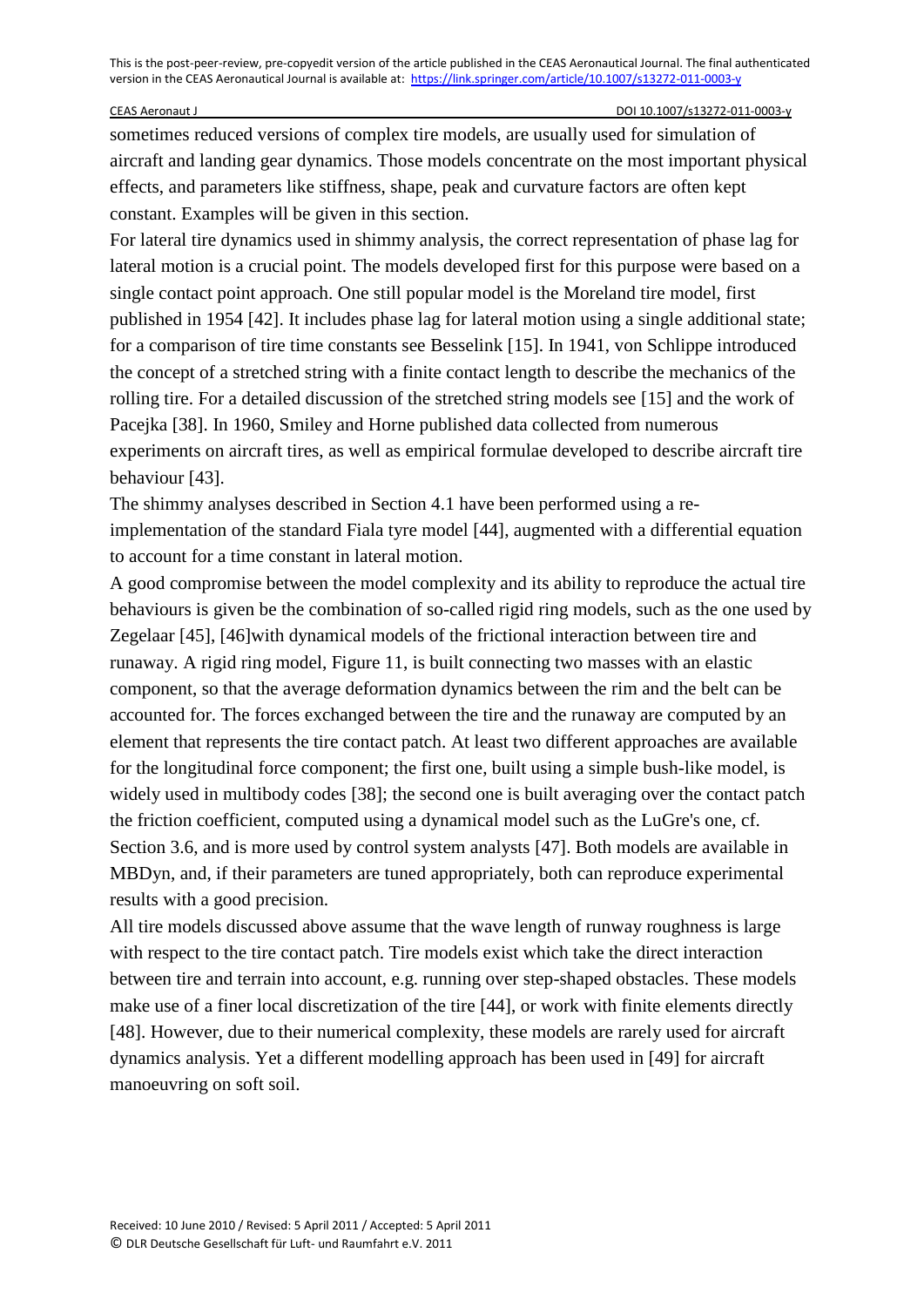### CEAS Aeronaut J DOI 10.1007/s13272-011-0003-y

### **3.6 Friction**

Different friction models can be used in order to introduce friction in joints, to model the longitudinal forces exchanged between the tire and the runaway, and to predict the behaviour of brakes. A detailed review of friction models can be found in [\[50\].](#page-16-0) Among all the friction models the most widely used is the Coulomb friction model. Unfortunately, this friction model is not only very difficult to implement in a dynamic multibody code, but can also lead to ill-posed problems [\[51\].](#page-16-1) A wide range of techniques were adopted in the past in order to regularize the Coulomb friction model, but none proves to be completely satisfactory. A good alternative to the Coulomb friction model is given by dynamic friction models, and, one of the more successful among them is the well-known LuGre friction law. This friction formulation [\[52\],](#page-16-2) [\[53\]](#page-16-3) considers a single state model which decomposes the rigid body displacement x at the contact point into its elastic (reversible) and plastic (irreversible) components,  $\xi$  and  $x-\xi$ , respectively, and reads:

$$
f = \sigma_0 \xi + \sigma_1 \dot{\xi} + \sigma_2 \dot{x} \qquad \sigma_0, \sigma_1, \sigma_2 > 0
$$
  

$$
\dot{\xi} = \dot{x} \left( 1 - \frac{\sigma_0}{|f_{ss}(\dot{x})|} \text{sign}(\dot{x}) \xi \right),
$$

where f is the friction coefficient. This approach accounts for the elastic pre-sliding relative displacement (with  $\sigma_0$ ), for viscous friction (with  $\sigma_1$ ), for rising static friction and for frictional memory during slip (with  $\sigma_2$ ). The Stribeck effect can also be accounted for using the steady-state friction curve  $f_{ss}(\dot{x})$  (also known as the Stribeck curve). Friction models deal with so-called "conform" contacts, where the vertical reaction and the horizontal frictional force are uniform. When dealing with friction in joints one has to consider the actual distribution of contact forces in the joint. For example, the actual distribution of normal forces in a cylindrical joint can lead to an additional part of the resulting frictional moment that can be as high as 30 % [\[54\].](#page-16-4)

## **3.7 Braking**

When dealing with brake performance and braking stability the models have to be enhanced with a brake model. The simplest one is a linear relation between an applied braking force  $F_b$ and the braking moment M. This simple model can be enhanced, adding dynamic friction effects, so that the applied braking force is no more in phase with the braking torque. This can be accomplished, for example, considering an average brake disk radius  $R_d$ , and computing the average friction coefficient f as a function of the average relative velocity between the disk and the brake pads. The braking moment is then

## $M = F_b f R_d$

Thermal effects can be significant for carbon-carbon disks, for which the static friction coefficient is a known function of temperature. For this kind of brakes the model should be enhanced not only with a dynamic friction law, but with thermal conduction equations as well, in order to predict the disks and pads temperature. The simplest mode, taking in account only the conduction trough disks and pads thickness leads to the results like that of Figure 12,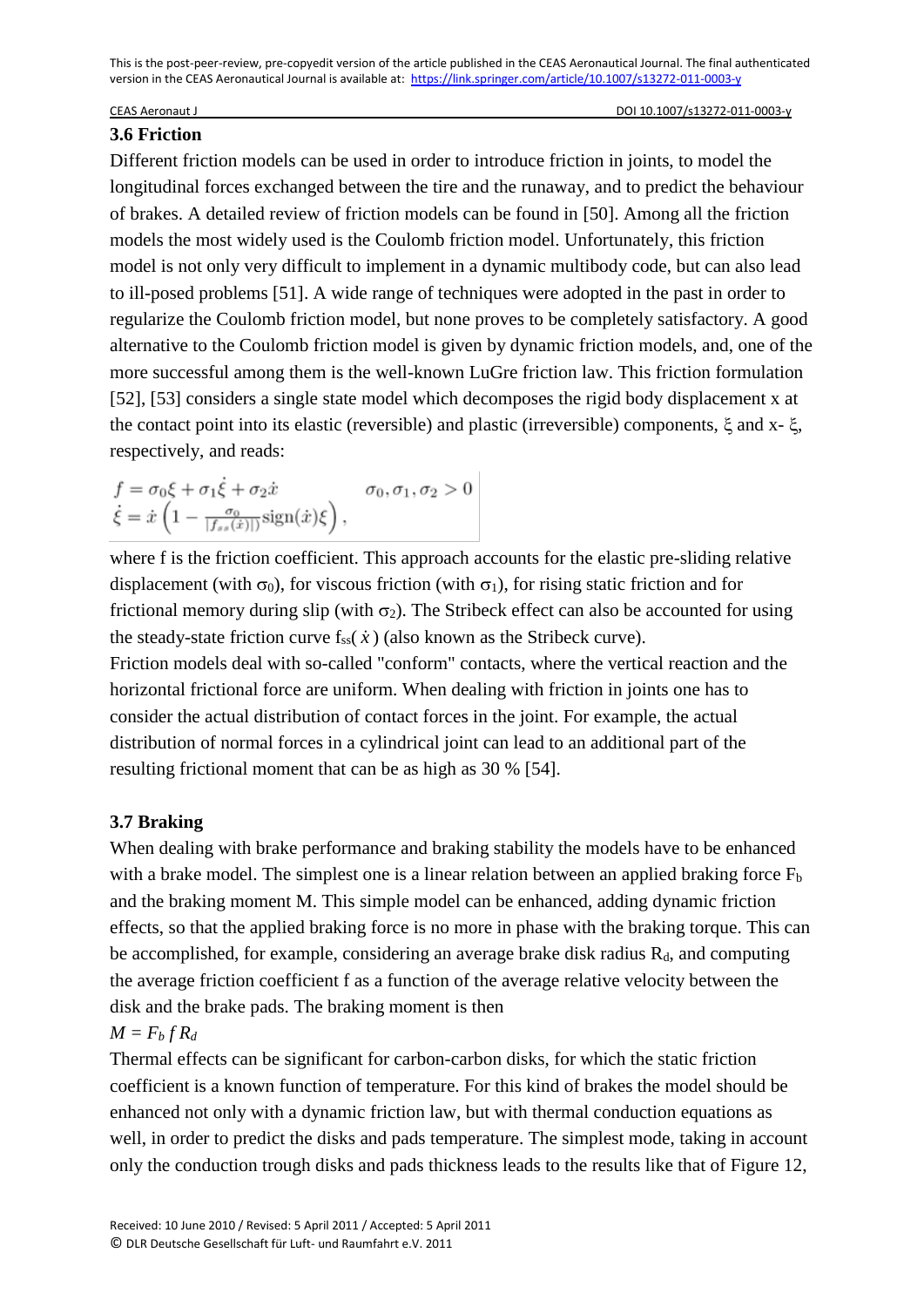where the temperature of a small size business aircraft carbon-carbon disks is shown as a function of time and position thought the thickness.

### **3.8 Control Systems**

Both SIMPACK and MBDyn can simulate the dynamic of control systems using state-space realizations of their transfer functions. Moreover, both codes can interact, during the simulation, with an external SIMULINK model, which can be used in order to build controllers of arbitrary complexity. The anti-skid system shown in Figure 13 was used for the example presented in Section 4.2 and implemented in MBDyn. A similar layout has been used for reference analyses and implemented using the integrated control loop functionality of SIMPACK by Khapane [\[14\]](#page-14-0) for his analysis of brake-gear interaction.

### **4 APPLICATION EXAMPLES**

## **4.1 Shimmy Analysis of a Scaled, Unmanned Re-entry Vehicle**

The PHOENIX vehicle was a one-seventh scale model of the future space transport vehicle HOPPER, developed by ASTRIUM [\[55\].](#page-16-5) The vehicle particularly served for acquiring real flight and landing attitude data that cannot be simulated. The flight demonstrator had a wing span of 3.90 metres and an aluminium structure with a weight of about 1,000 kg. The vehicle was successfully flight tested in an autonomous flight after being dropped from a helicopter from an altitude of 2400 m. The test took place at the test airport of Vidsel in northern Sweden in 2004. PHOENIX was equipped with one nose landing gear (NLG) and two main landing gears (MLG), see Figure 14. Due to the high speeds at landing, shimmy was a concern. DLR performed a preliminary stability analysis based on data from the landing gear design.

The analysis followed the established approaches of a frequency domain analysis for all gears at pure rolling condition for fixed strokes, and a study of the transition from fully extended gears to static closure position of the gears, performed for three weight configurations. The analysis has been performed using the MBS code SIMPACK.

For normal rolling conditions at static load, no critical points were found, neither for the nose nor for the main landing gear. However, when investigating the landing, the main landing gear was analysed for several aircraft attitude angles and landing gear strokes. One configuration was found which displayed a potential instability, for an attitude angle which the aircraft would transition through at derotation.

Figure 15 shows the example of a stability analysis in the frequency and the time domain for this configuration. For the frequency analysis, the model was linearized for various forward speeds. Free-play in the joints had no influence for this model, as the main landing gear wheel, due to its installation at an angle to the fuselage, is subject to a constant force in ydirection, putting a pre-stress in the relevant bearings. The values for natural damping vs. speed are plotted in Figure 15, left. The damping decreases for increasing speed, and crosses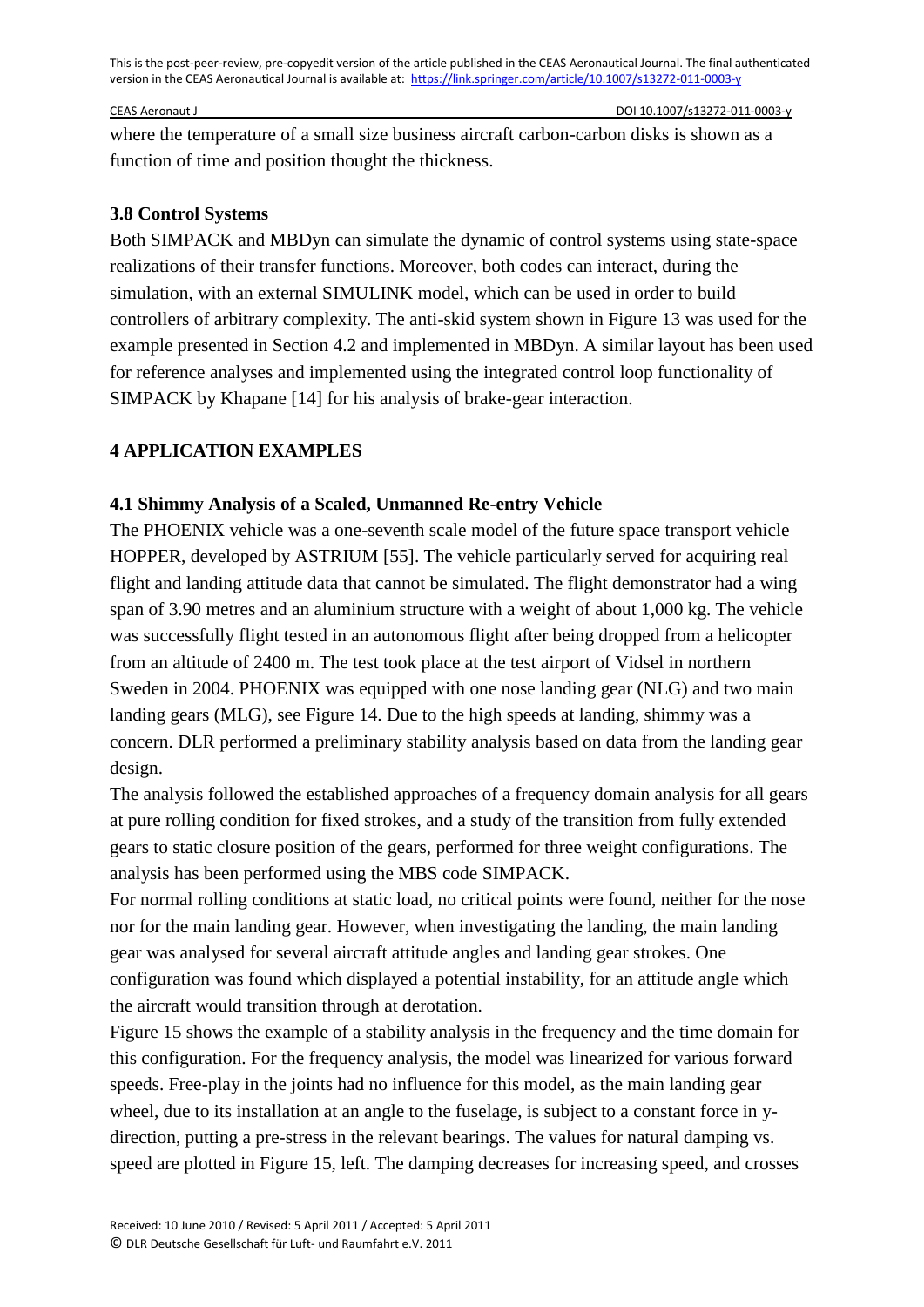### CEAS Aeronaut J DOI 10.1007/s13272-011-0003-y

the zero-boundary approximately at 60 m/s. In Figure 15, right, a nonlinear time integration of the model is shown, indicating a return to the equilibrium position after a disturbance for a speed of 50 m/s, while for 70 m/s the system is unstable. Such time analyses have been performed for several speeds and configurations to support the results of the linear analysis. It was understood that the found instability was only valid for a point which the aircraft would transition through very quickly. A set of nonlinear time simulation has thus been performed to evaluate the system behaviour for the complete landing phase. Figure 16 shows results for three different weight configurations. While the landing impact and wheel spin-up is clearly visible, no indication for an instable behaviour is seen. It is clearly a help that the unmanned aircraft settles very quickly onto static position.

### **4.2 Investigation of Anti-skid Induced Landing Gear Instability**

In [\[56\],](#page-16-6) the phenomenon known as gear-walk is investigated as an example of multidisciplinary modelling and simulation. The focus is on the fore-and-aft oscillation of the main landing gear due to the coupling of the landing gear deflection with the brake anti-skid control systems characteristics. The objective of the work is the development of a modelling approach that can be used as a design tool for the anti-skid controller in order to avoid malfunctioning during the braking manoeuvre. A comprehensive multibody model of an aircraft with a tripod main landing gear is developed and used, together with a simple antiskid model, to predict the onset of the instability.

The multibody model used in this work is implemented in the MBDyn code. Particular attention has been dedicated to the development of nonlinear models: tires, shock absorbers, brakes and the anti-skid control system. In the frame of virtual testing, special elements simulating translational accelerometers have been introduced to monitor the accelerations without having to resort to a posteriori derivations. The case study presented regards an aircraft with a tripod-type main landing gear (MLG) which is known to suffer from gear walk in normal braking conditions. A tripod landing gear is peculiar from a kinematic and dynamic standpoint, as it increases the gear track during compression, see Figure 17. A symmetrical approach is adopted under the assumption that the time scale of the aircraft yaw dynamics radically differs from that of the deformable landing gear longitudinal dynamics. A multibody semi-model of the aircraft is fitted with a single tripod MLG and a telescopic nose landing gear (NLG). Although the gear walk phenomenon actually involves only the MLG, the NLG is needed to capture the pitch oscillations that arise during braking due to the longitudinal aircraft dynamics and landing gear deflection. The deceleration applied, in fact, induces a pitch in the aircraft attitude, causing a vertical load transfer between the MLG and the NLG. Although occurring at relatively low frequencies, the vertical load variation can influence the behaviour of the anti-skid control system.

Preliminary studies lead to the conclusion that the MLG model and its fuselage attachment need a certain degree of detail to fulfil gear walk instability simulation requirements. The NLG, on the other hand, is of interest only to guarantee the correct dynamic and static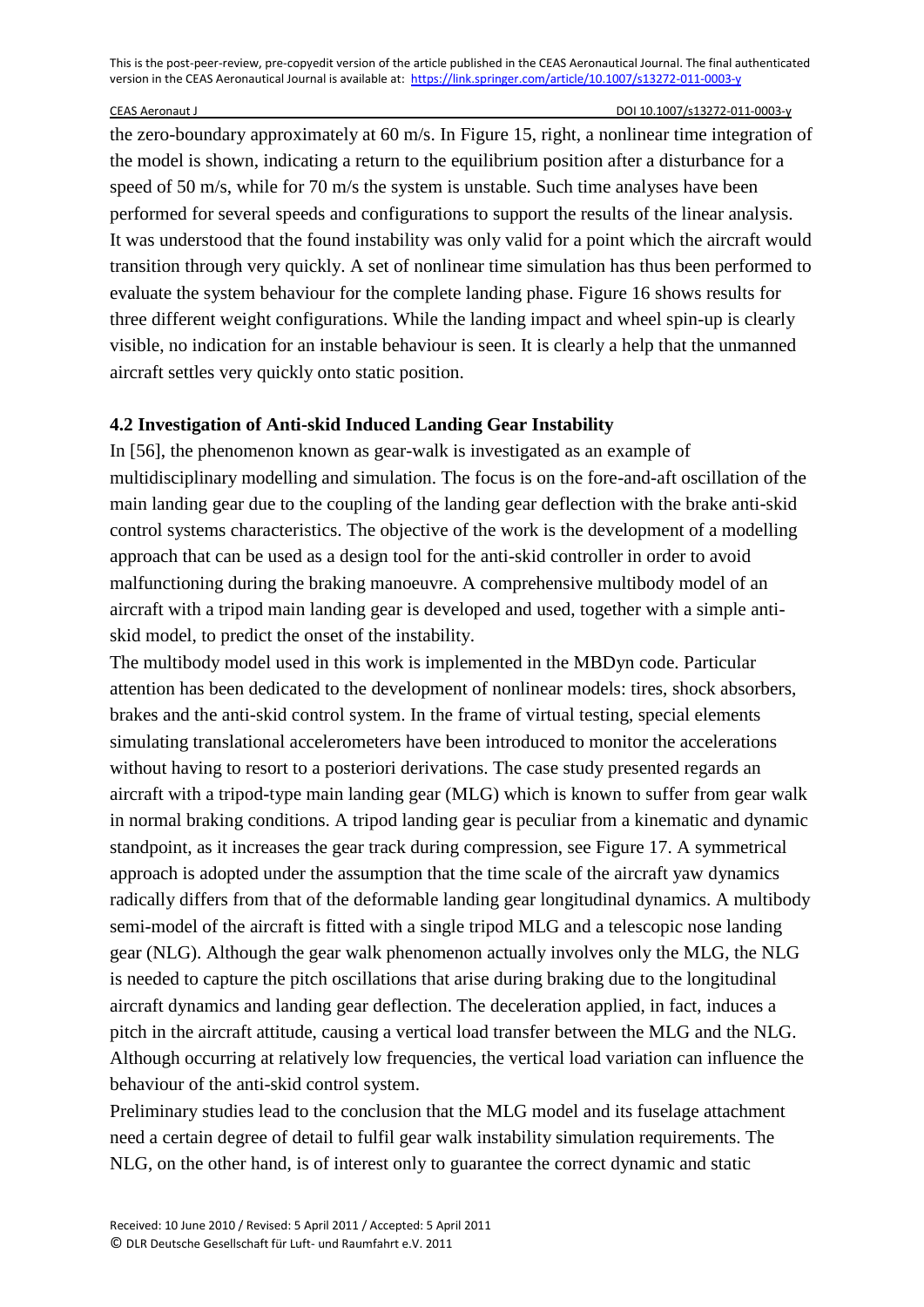### CEAS Aeronaut J DOI 10.1007/s13272-011-0003-y

behaviour of the aircraft semi-model; it has thus been modelled without introducing structural flexibility. The MLG multibody model includes leg deformability and fuselage attachment flexibility: the main strut, the drag brace and the retraction actuator are modelled using flexible beam and rod elements, reproducing the web-like structures, Figure 17, whilst the connecting elements, the wheel axle and the wheel are rigid. The local MLG-fuselage attachment deformability, computed using an available FE model, has been introduced in the model using flexible joint elements. The mass and inertial characteristics, including those of the brakes mounted on the MLG, have been lumped at the structural element nodes using the available manufacturer mass breakdown data sheets and assembly drawings. Internal friction has been added to all the relevant joint elements, using a realistic friction model combined with a Herzian contact force distribution model in order to estimate joint friction. The metalon-metal friction coefficient has been chosen referring to the literature, as no experimental data was available. Free-play has not been taken into account at this stage. The multibody semi-model of the aircraft comprises 429 degrees of freedom. During the simulation, the model is run through a complete landing manoeuvre with brake application after a brief ground roll.

Examining the available manufacturer documentation, it is possible to hypothesize that the anti-skid control gains were tuned taking in account at most the landing gear structural flexibility, completely disregarding the gear-fuselage attachments. For this reason, the authors have tuned (using the Ziegler-Nichols method) a set of control parameters using the multibody model without the flexible gear-fuselage attachment. This parameter set, referred to in the following as "NoFlex", leads to an unstable system when applied to the complete multibody model, which includes the gear-fuselage flexibility. This last model was also used in order to tune a second set of control parameters, indicated as "Flex" in the following, that leads to a stable system. Figure 18 shows the effects of the two different parameter sets on the behaviour of the complete simulation model, which includes the gear-fuselage flexibility. The work showed that difficulties are encountered in the definition of an adequate dynamic model for the simulation of landing and braking manoeuvres. The approach adopted is initially time-consuming, for the fact that the single elements composing the landing gears need to be tuned referring to the available experimental data. Once the model has been assembled, however, its versatility is undoubtedly an asset in the anti-skid controller design phase. It in fact allows to explore the system behaviour in a wide range of operational conditions, also in terms of aircraft payload distribution (an aspect for which results are not presented here) and in terms of runway surface characteristics. In its present form, the effects of brake heating, tire inflation pressure and wear have not been taken into account: this will be the object of future research.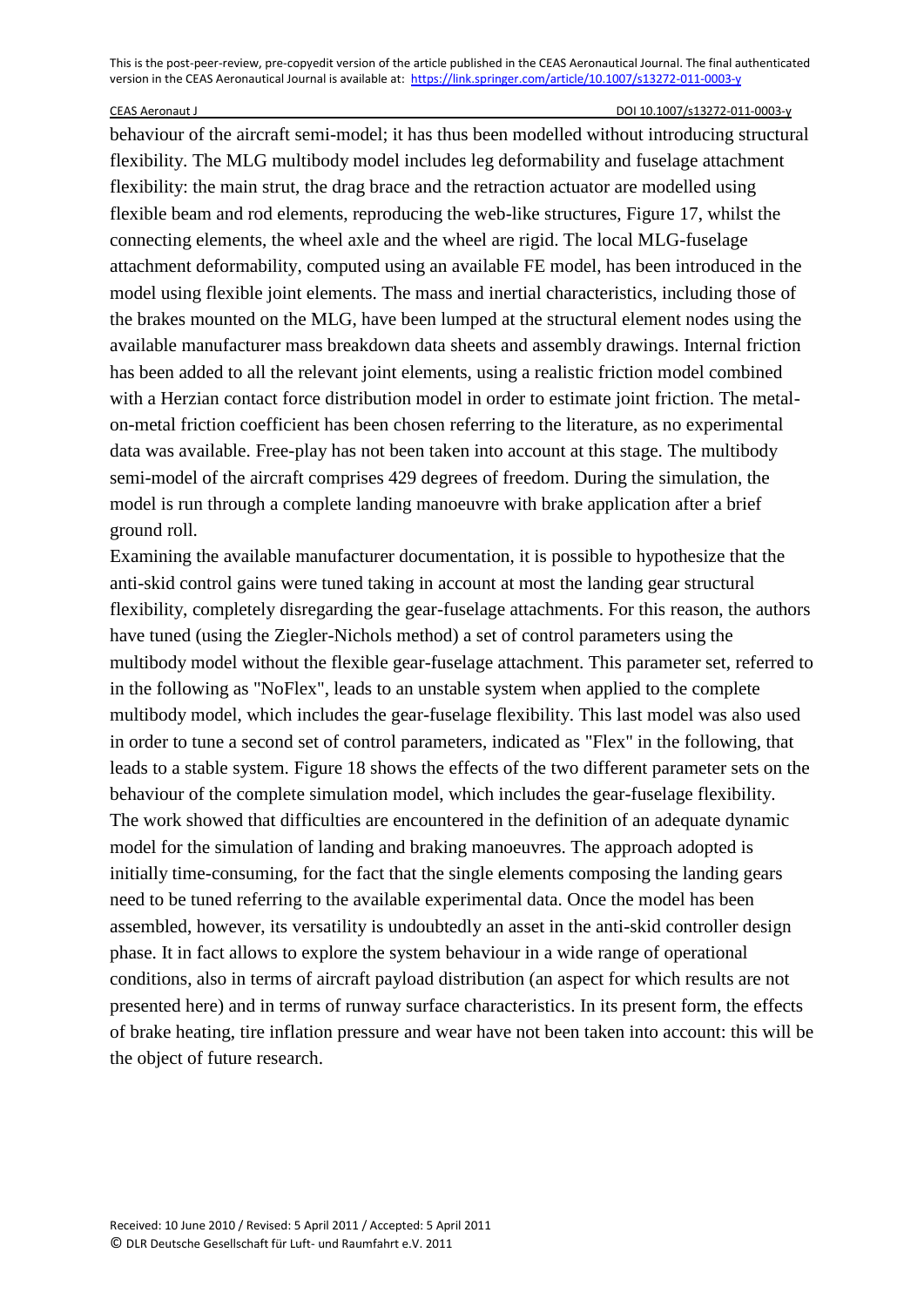### CEAS Aeronaut J DOI 10.1007/s13272-011-0003-y

### **5 ACKNOWLEDGEMENTS**

All examples used in the paper originate from the work performed at the DLR Institute of Aeroelasticity in Göttingen and the former Department of Vehicle System Dynamics of DLR in Oberpfaffenhofen, Germany, as well as at the Department of Aerospace Engineering of the Politecnico Di Milano, Italy. The article is based on a contribution of the authors to the RTO-AVT Symposium on Limit Cycle Oscillation and Other Amplitude-Limited Self Excited Vibrations in Loen, Norway [\[57\].](#page-16-7) The authors would like to acknowledge the work of G. Somieski, who set up the theoretical background and software for quasi-linear analysis of landing gear dynamics, Section 2, and the work of P. Khapane, who modelled and analyzed the dynamics of brake-gear interaction. Figure 1 originates from the unpublished Master's Thesis of L. Lernbeiss. The work presented in Section 4.2 was performed with the help of S. Gualdi and G.L. Ghiringhelli.

### **6 REFERENCES**

<span id="page-13-0"></span>[1] Conway, H.G.: Landing Gear Design. Chapman & Hall, London (1958).

<span id="page-13-1"></span>[2] Currey, N.S.: Aircraft Landing Gear Design: Principles and Practices. AIAA Education Series, Washington (1988).

<span id="page-13-2"></span>[3] Pazmany, L.: Landing Gear Design for Light Aircraft. Vol 1. Pazmany Aircraft Corp (1986).

<span id="page-13-3"></span>[4] Roskam, J.: Airplane Design, Part IV: Layout Design of Landing Gear and Systems. Darcorporation, Lawrence, KS, USA (1989).

<span id="page-13-4"></span>[5] Raymer, D.: Aircraft Design: A Conceptual Approach, 4th Edition. AIAA Education Series, (2006).

<span id="page-13-5"></span>[6] Tanner, J.A. (ed.): Aircraft Landing Gear Systems; PT-37. Society of Automotive Engineers, Warrendale, PA, USA (1990).

<span id="page-13-6"></span>[7] Tanner, J.A., Ulrich, P.C., Medzorian, J.P., Morris, D.L. (eds.): Emerging Technologies in Aircraft Landing Gear; PT-66. Society of Automotive Engineers, Warrendale, PA, USA (1997).

<span id="page-13-7"></span>[8] AGARD Conference Proceedings: Landing Gear Design Loads (CP-484). AGARD (1990).

<span id="page-13-8"></span>[9] AGARD Report: The Design, Qualification and Maintenance of Vibration-Free Landing Gear (R-800). AGARD (1996).

<span id="page-13-9"></span>[10] Hitch, H.P.Y.: Aircraft ground dynamics. Veh. Syst. Dyn., 10, 319-332 (1981).

<span id="page-13-10"></span>[11] Krüger, W., Besselink, I., Cowling, D., Doan, D.B., Kortüm, W., Krabacher W.: Aircraft Landing Gear Dynamics: Simulation and Control. Veh. Syst. Dyn., 28, 257-289 (1997).

<span id="page-13-11"></span>[12] Pritchard, J.: Overview of landing gear dynamics. J. Aircr., 38, 130-137 (2001).

<span id="page-13-12"></span>[13] Denti E., Fanteria D.: Models of Wheel Contact Dynamics: an analytical study on the in-plane transient responses of a brush model. Veh. Syst. Dyn., 34 (3), 199-225 (2000).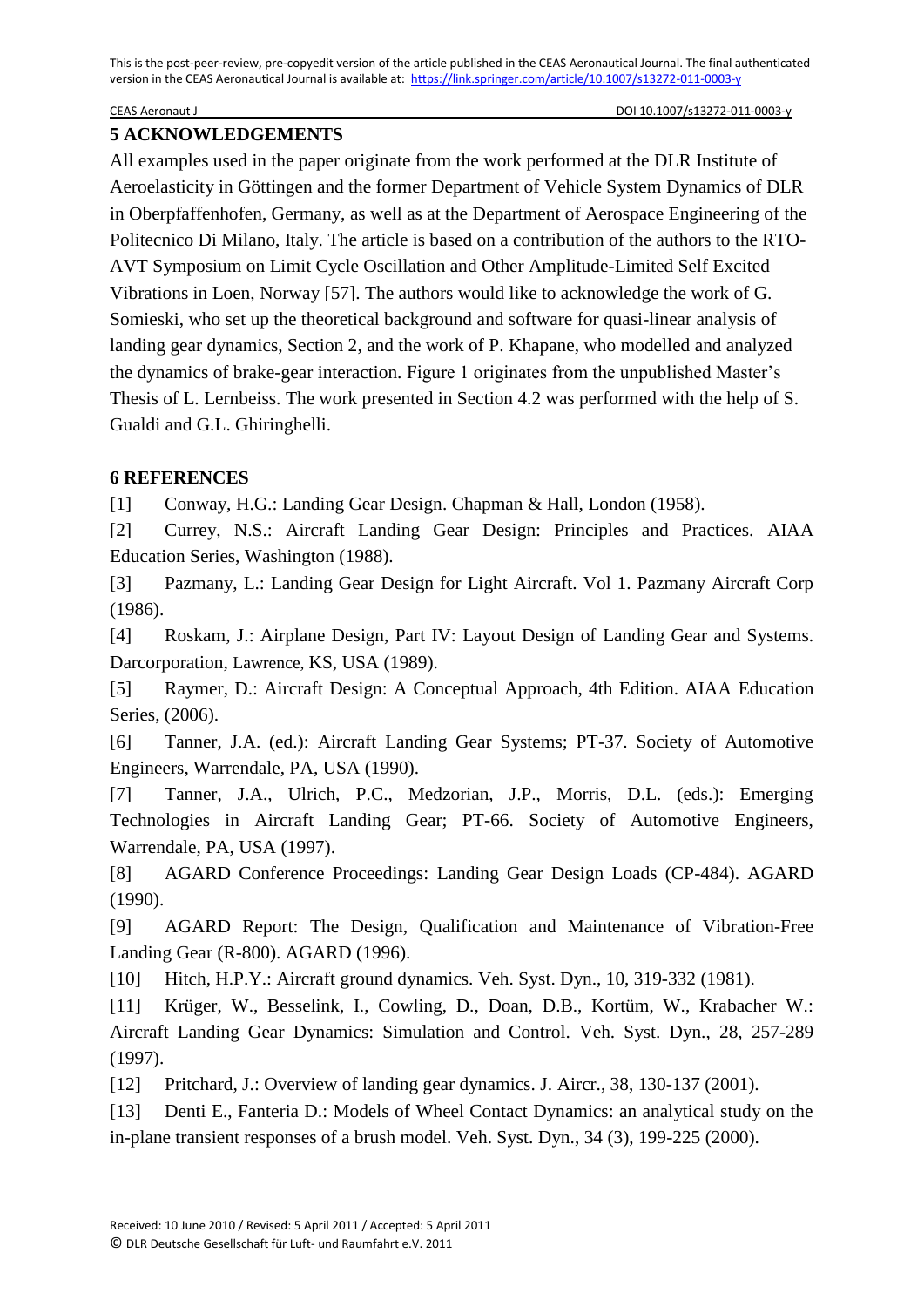CEAS Aeronaut J DOI 10.1007/s13272-011-0003-y

<span id="page-14-0"></span>[14] Khapane, P.D.: Gear walk instability studies using flexible multibody dynamics simulation methods in SIMPACK. Aerosp. Sci. and Technol., 10 (1), 19-25 (2006).

<span id="page-14-1"></span>[15] Besselink, I.J.M.: Shimmy of Aircraft Main Landing Gears. Doctoral Theses, Delft University of Technology, Delft, The Netherlands (2000).

<span id="page-14-2"></span>[16] Krüger, W.R.: Design and Simulation of Semi-active Landing Gears for Transport Aircraft. Mech. Struct. Mach., 30 (4), 493-526 (2002).

<span id="page-14-3"></span>[17] Sateesh, B., Maiti, D.K.: Vibration control of an aircraft nose landing gear due to ground-induced excitation. J. Aerospace Eng., 224 (3), 245-258 (2010).

<span id="page-14-4"></span>[18] Thota, P., Krauskopf, B., Lowenberg, M.: Interaction of torsion and lateral bending in aircraft nose landing gear shimmy. Nonlin. Dyn., 57, 455–467 (2009).

<span id="page-14-5"></span>[19] Somieski, G.: Shimmy Analysis of a Simple Aircraft Nose Landing Gear Model Using Different Mathematical Methods. Aerosp. Sci. and Technol., 1 (8), 545 - 555 (1997).

<span id="page-14-6"></span>[20] Pacejka, H. B.: The wheel shimmy phenomenon. A theoretical and experimental investigation with particular reference to the non-linear problem. Dissertation, Delft University of Technology, Delft, The Netherlands (1966).

<span id="page-14-7"></span>[21] Somieski, G.: An Eigenvalue Method for Calculation of Stability and Limit Cycles in Nonlinear Systems. Nonlin. Dyn., 26 (1), 3 - 22 (2001).

<span id="page-14-8"></span>[22] Gülzau, H., Carl, U.B.: Parametric Modelling and Experimental Validation of Multi Body Simulations of Elastic Flap Systems in Transport Aircraft. Proc. Workshop on Aircraft System Technologies. Hamburg, March 29-30, Hamburg, Germany (2007).

<span id="page-14-9"></span>[23] Ghiringhelli, G.L., Maserati, M., Mantegazza, P., Nixon, M.W.: Multi-Body Analysis of a Tiltrotor Configuration. Nonlin. Dyn., 19, 333–357 (1999).

<span id="page-14-10"></span>[24] Arnold, M., Vaculin, O. (Eds.): Vehicle System Dynamics. Special Issue in Memory of Prof. Willi Kortüm. Veh. Syst. Dyn., 41 (5), 35-429 (2004).

<span id="page-14-11"></span>[25] Wallrapp, O.: Standardization of Flexible Body Modeling in Multibody System Codes, Part I: Definition of Standard Input Data. Mech. Struc. Mach., 22(3): 283-304 (1994).

<span id="page-14-12"></span>[26] Krüger, W.R., Spieck, M.: Aeroelastic Effects in Multibody Dynamics. Veh. Syst. Dyn., 41 (5), 383-399 (2004).

<span id="page-14-13"></span>[27] Arnold, J., Einarsson, G., Krüger, W.R.: Multibody simulation of an oscillating aeroelastic wing model. NAFEMS Int. J. CFD Case Studies, 8, 5-18 (2009).

<span id="page-14-14"></span>[28] Krüger, W.R.: Multibody Dynamics for the Coupling of Aeroelasticity and Flight Mechanics of Highly Flexible Structures. Proc. Int. Forum of Aeroelasticity and Struct. Dyn. (IFASD), Stockholm, Sweden (2007).

<span id="page-14-15"></span>[29] SIMPACK information website. http://www.simpack.com. Accessed 01 March 2011.

<span id="page-14-16"></span>[30] Neumann, J., Nitzsche, J., Voss, R., Krüger, W.R.: Aeroelastic Analysis by Coupled Non-linear Time Domain Simulation. AVT Specialists' Meeting on Advanced Methods in Aeroelasticity, RTO-AVT-154, Loen, Norway (2008).

<span id="page-14-17"></span>[31] Masarati, P., Morandini, M., Quaranta, G., Mantegazza, P.: Open-source multibody analysis software. Multibody Dynamics 2003, Proc. Int. Conf. on Adv. in Comp. Multibody Dyn., Lisboa, Portugal (2003).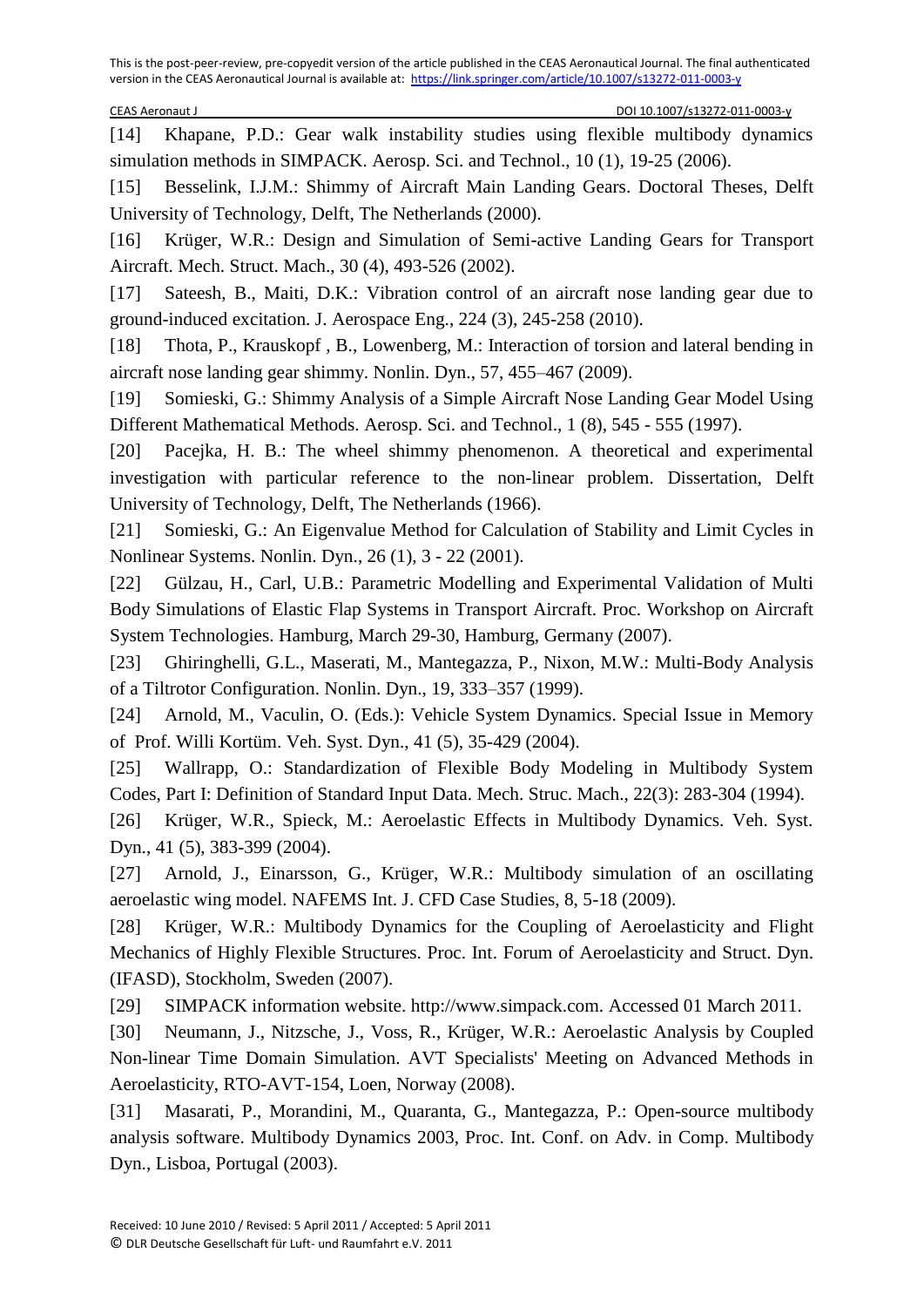|--|

<span id="page-15-0"></span>[32] Rook, T., Kumar, S.: Dynamic aircraft landing gear simulation using flexible multibody dynamics methods in ADAMS to guide component design and testing. Proc. North Am. MDI User Conf. 2001, Novi, MI, USA (2001).

<span id="page-15-1"></span>[33] An integrated approach to the dynamic simulation of landing gear systems. LMS Product Brochure. http://www.lmsintl.com/download.asp?id=67B8002C-25DE-4E29-9FCB-E9CFD2FF1285. Accessed 01 March 2011.

<span id="page-15-2"></span>[34] Gualdi, S., Morandini, M., Masarati, P.: A deformable slider joint for multibody applications. Proc. XVII Congresso Nazionale A.I.D.A.A., Rome, Italy (2003).

<span id="page-15-3"></span>[35] Bauchau, O.A.: On the modelling of prismatic joints in flexible multi-body systems. Comp. Meth. in Appl. Mech. and Eng., 181, 87-105 (2000).

<span id="page-15-4"></span>[36] Lernbeiss, L., Plöchl, M.: Simulation model of an aircraft landing gear considering elastic properties of the shock absorber. J. Multi-body Dyn., 221, 77-86 (2007).

<span id="page-15-5"></span>[37] Grossmann, D.T.: F-15 Nose Landing Gear Shimmy, Taxi Tests and Corrective Analyses. SAS Technical Paper 801239 (1980). doi:10.4271/801239

<span id="page-15-6"></span>[38] Pacejka, H.B.: Tyre and Vehicle Dynamics. 2nd Edition, reprinted 2007. Butterworth-Heinemann, Oxford (2007).

<span id="page-15-7"></span>[39] Schmeitz, A.J.C., Besselink, I.J.M., Jansen, S.T.H.: TNO MF-SWIFT. Veh. Syst. Dyn., 45, Supp.1, 121-137 (2007).

<span id="page-15-8"></span>[40] Gipser, M.: FTire Info & Download. http://www.ftire.com. Accessed 01 March 2011.

<span id="page-15-9"></span>[41] van Slagmaata, M.T.P.: Tire Models in Aircraft Landing Gear Simulation. Veh. Syst. Dyn., 21 (1), 108 - 115 (1992).

<span id="page-15-10"></span>[42] Moreland, W.: The Story of Shimmy. J. of the Aeronaut. Sci., 21, 793-808 (1954).

<span id="page-15-11"></span>[43] Smiley, R. F., Horne, W. B.: Mechanical properties of pneumatic tires with special reference to modern aircraft tires. NACA TR-R-64, 1960.

<span id="page-15-12"></span>[44] Blundell, M., Harty, D.: The Multibody Systems Approach to Vehicle Dynamics. Elsevier LTD, Oxford, UK (2004).

<span id="page-15-13"></span>[45] Zegelaar, P., Pacejka, H.: Dynamic tyre responses to brake torque variations. Veh. Syst. Dyn. Suppl., 27, 65-79 (1997).

<span id="page-15-14"></span>[46] Zegelaar, P.: The Dynamic Response of Tyres to Brake Torque Variations and Road Unevennesses. Doctoral Thesis, TU Delft, Delft, The Netherlands (1998).

<span id="page-15-15"></span>[47] Canudas-de-Wit, C., Tsiotras, P., Velenis, E., Basset, M., Gissinger, G.: Dynamic friction models for road/tire longitudinal interaction. Veh. Syst. Dyn., 39 (3), 189-226 (2003).

<span id="page-15-16"></span>[48] Hall, W., Mottram, J.T., Jones, R.P.: Finite element simulation of a rolling automobile tyre to understand its transient macroscopic behaviour. J. Automobile Eng., 218(12), 1393- 1408 (2004).

<span id="page-15-17"></span>[49] Gibbesch, A.: High-Speed Tyre-Soil Interaction of Aircraft on Soft Runways. AVT Symposium on Habitability of Combat and Transport Vehicles: Noise, Vibration and Motion. RTO-MP-AVT-110, Prague, Czech Republic (2004).